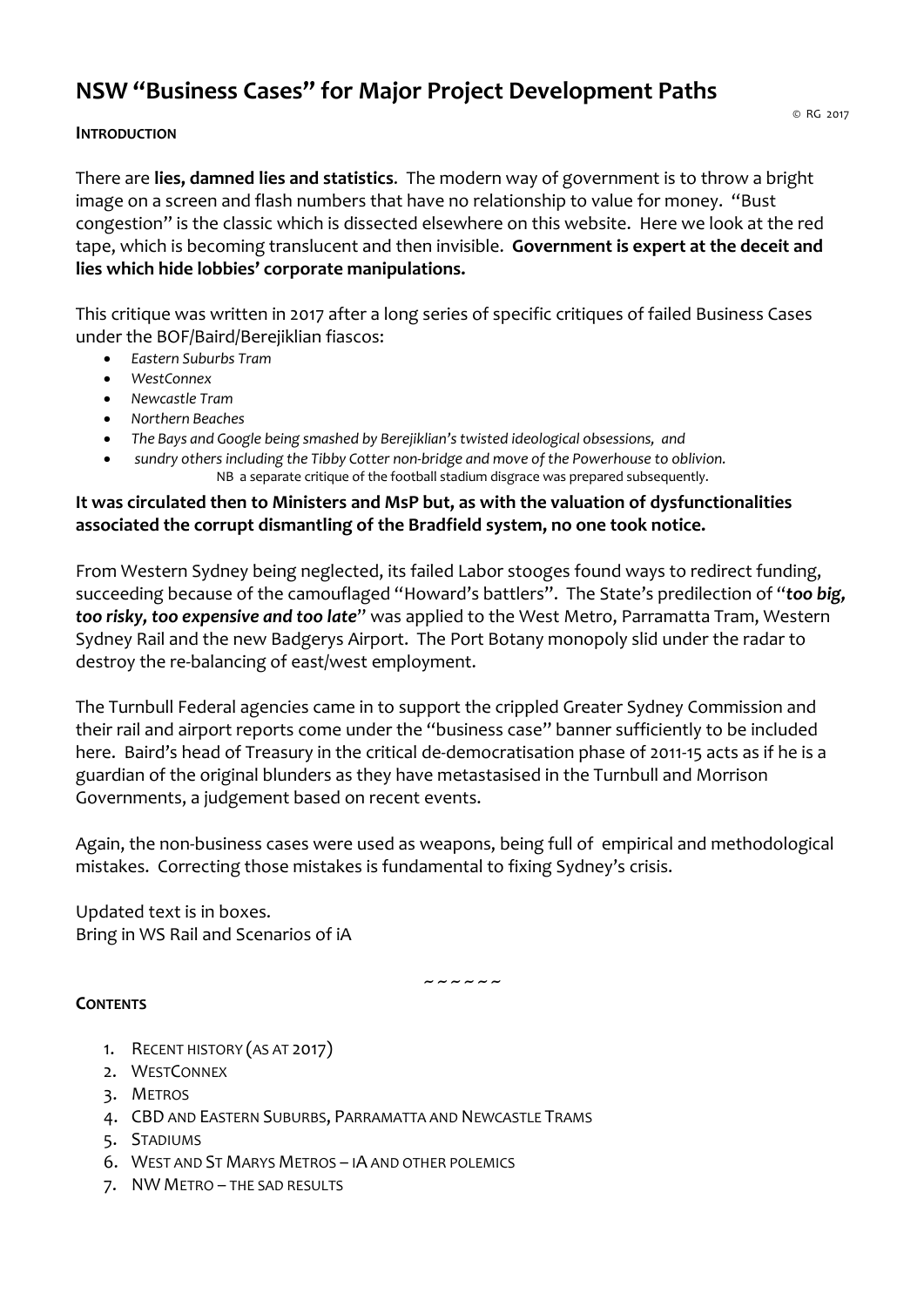## RECENT HISTORY

Business Cases have been the framework for options testing and benefit/cost analyses for many decades, as enshrined in UK and Australian Treasury (1970) Guidelines. The incoming Coalition set up iNSW to strengthen such protocols, to reform Labor's "planning stench" and its series of recycled press announcements, unfunded projects, cancelled projects, dis-engagement of communities (with growing cynicism), and short-term Premiers and Ministers.

Evasion of probity and prudential legitimisation procedures has dominated professional and political discussions of freeway, metro, tunnel, bridge and tram projects. Process and technical issues remain to be resolved if Sydney's planning systems are to achieve demographic, economic and environmental outcome indicators and targets. In particular, an "infrastructure pipeline" requires *community acceptance* of outcomes and methods, and *willingness to pay*: the prospects are further away in 2017 than they were in 2011.

## The CEO of the **NSW Business Chamber** was reported in February 2010 as

"*welcom(ing) the commitment of the NSW Coalition to establish Infrastructure NSW as a means of identifying, prioritising and delivery of infrastructure for NSW"*. *The creation of such a body, accountable to the Premier, is an important step in re-establishing trust in the selection process for the infrastructure process in NSW," said Stephen Cartwright ... NSW can deliver infrastructure better and the model proposed by the Opposition would directly improve governance and transparency in this area. The prioritisation and sequencing of infrastructure, as proposed by the Opposition, also ensures a pipeline of projects providing greater capacity for government to control costs and greater certainty of work in the sector.*

Then quickly followed in 2012 iNSW's cost-effective transit proposals in its State Infrastructure Strategy, which was monstered by then Transport Minister Berejiklian, and the Coalition's first Business Case issues which arouse in the WestConnex and NorthConnex roads. As iA later put it about WestConnex, there was a "Cycle of a submission in October 2012, a July 2013 business case, a revised cost-benefit analysis in 2014 and a revised business case in 2015 that included further revision to the cost-benefit analysis – '*A more comprehensive options analysis may have identified these evolutions or other approaches earlier in the planning and delivery process, potentially mitigating some risks around project certainty and scope*'".

The final Summary Business Case led to significant community and Council of the City of Sydney complaints, with unanticipated consequences including the loss of some 80 homes in the special heritage village of Haberfield. Some 200 resident action groups were reported to have sprung up. Then followed the NW to Chatswood thence Bankstown Metro (which its own community war) and the Eastern Suburbs trams with loss of trees and questioned service changes.

THE METRO HAS SEEN ERUPTIONS ALONG ITS NORTH SHORE AND BANKSTOWN AXES DUE TO GSC'S FAILED HOUSING TARGET APPROACH AND ITS INABILITY TO DELIVER THE "NEW PARADIGM OF ENGAGEMENT". SIMILARLY WESTCONNEX'S WIDELY-CRITICISED BUSINESS CASE WILL SEE IT NOT REDUCE CONGESTION IN MANY SECTORS AND NOT PAST 2031.

**THE CONSEQUENCE IS PROFOUND: THE LACK OF PROPER NEEDS ANALYSES AND BUSINESS CASES, THE BEREJIKLIAN "IDEOLOGY & STUPIDITY" MODE, HAS DEFEATED THE WHOLE "BAIRD MODEL", SO THAT SYDNEY'S FUTURE IS BASED ON A LONG LIST OF UNPRODUCTIVE, INSOLVENT, LOBBY-IMPOSED STAND-ALONE PROJECTS.**

**WESTCONNEX**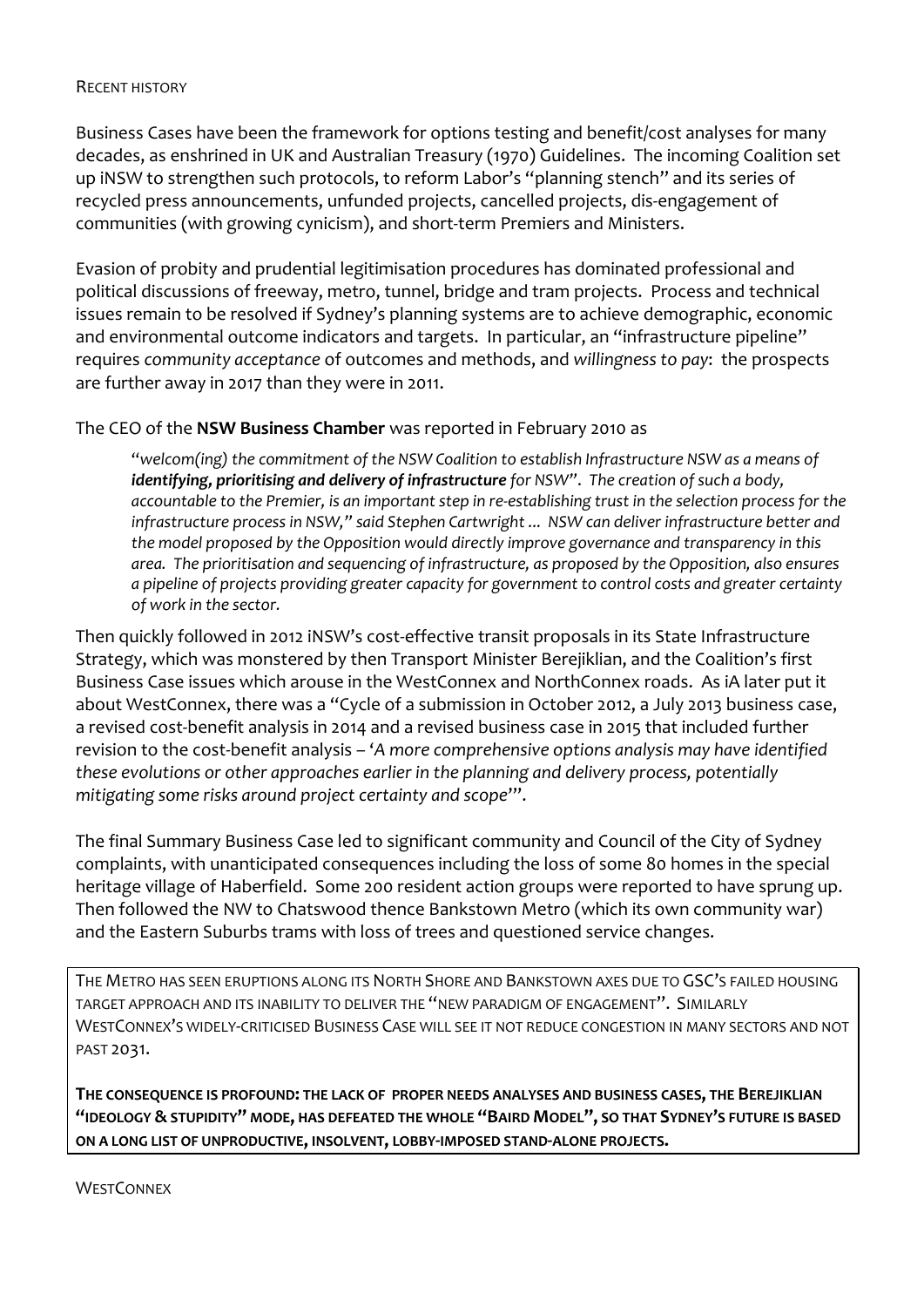SGS Economics & Planning undertook a comprehensive professional critique of the final edition and highlighted three main groups of contentions. (Only a small sample is discussed here.)

The first was **omissions**: they found a footnote on page 240 saying that costs excluded "land acquisition, network enhancements and development costs"; after on page 222 "The components of real capital cost ... include property, design and construction contracts ... and urban renewal works". SGS showed just two examples of loss of economic value amounting to \$3.7 billion. There can be no doubt that this is a material issue (adding to what CoS says up to a total over \$50 billion) but in addition there was dishonesty: WestConnex appears to have misled the community.

SGS pointed to the exclusion of critical linkages such as M4 to M5. Construction and route closure effects on transit and personal transport as well as increased severity of accidents were excluded.

It has become clear that an additional \$1.9 b might be required for KSA and Port Botany linkages (SGS noted the exclusion). SGS also pointed to findings that many sections of Parramatta Road would have higher congestion levels, and that the Western Harbour Tunnel would further overload WestConnex, to close to capacity. (It is noted that 20,000 more vehicles per day will be loaded on the Anzac Bridge which has not been included in disbenefits.)

This seems ridiculous but SGS reported that "*In its presented format, forecasts are difficult to read due to the small size of maps and illegible legends. The implications of the analysis presented are also unclear. For example, it is not clear where Sydney's residents will be working in 2031, and whether the trips made to and from work would require the construction of WestConnex*.

SGS rejected the 50% degree of confidence adopted for estimates (iA wanted 10% uncertainty).

Second were **errors**. SGS suggested modelling to just 2031 was inadequate and that is endorsed here.

SGS found a mathematical anomaly in a table of ratio calculations on page 231, and made a sequence of adjustments of costs (order of magnitude \$500 m). They seem to have missed a table on the previous page (230) where costs had been redacted and where WestConnex's calculations emanated from. SGS should have clarified the two tables with RMS albeit the factor is probably not material.

The Present Value of costs on page 231 of \$13.547 b is different to the \$15,083 b on page 223. SGS did not comment on whatever significance lies there.

SGS repeated the results of sensitivity testing of discount rate levels. This was the most significant of sensitivities –  $4\%$  = 2.59,  $7\%$  = 1.64, 10% = 1.09; with  $7\%$  being the "central scenario". They missed the discussion on page 240 that 12% had been used by the proponent. It is likely 12% would have produced a negative BCR. It is likely that 7% was used but again SGS did not comment.

Third were **disputes**. Induced demand was adjusted at iA's request. SGS valued the change at 3% in overall benefits and that 30% had been a Melbourne experience. iA's assessment reported the change had "*reduced estimated benefits by about 25%, which is partially offset by changes in the calculation of vehicle operating cost savings, in accordance with revised national guidelines*". SGS's report predated iA's.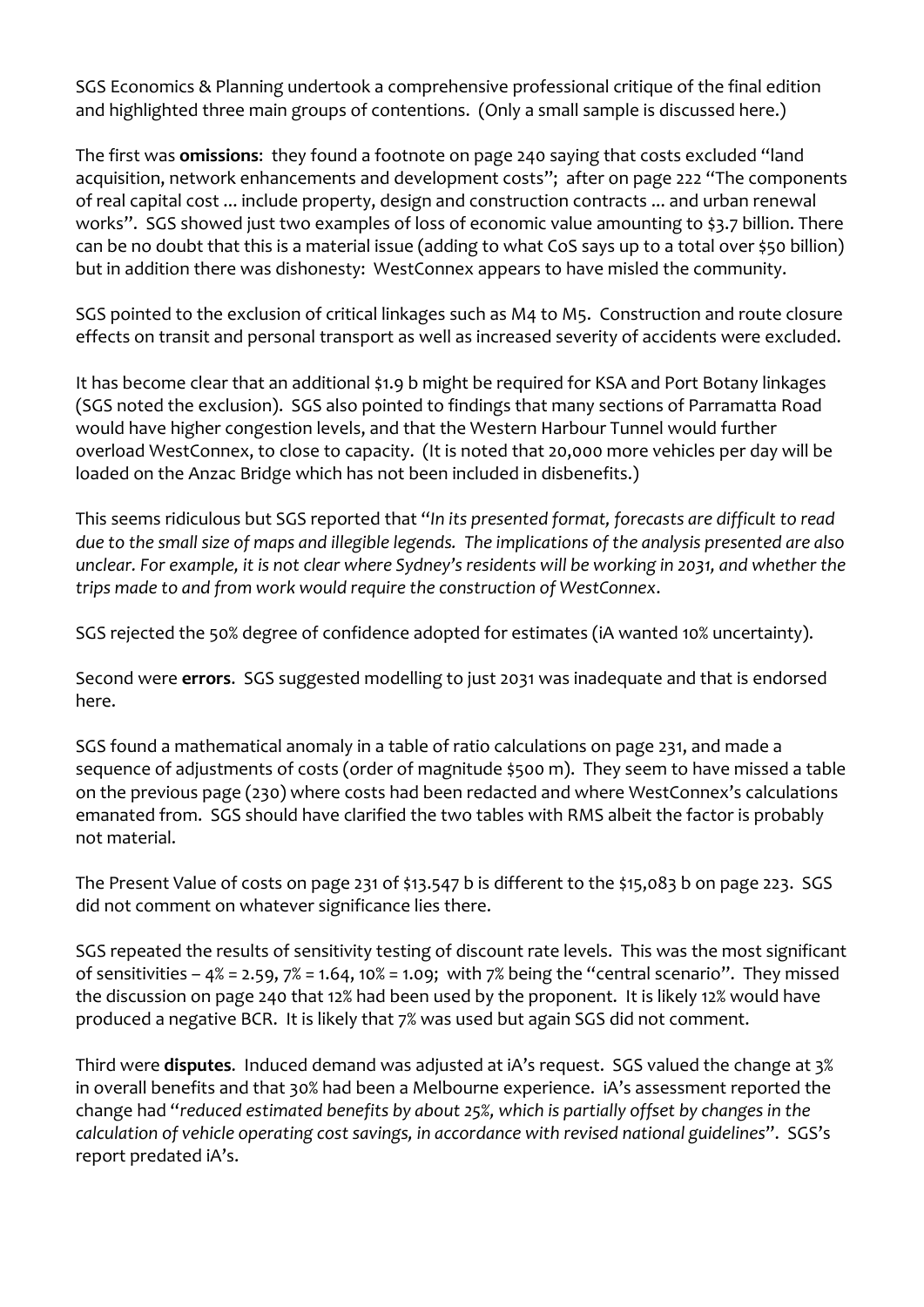SGS reported that some 60% of travel time benefits related to reductions of 2.5 minutes or less per trip. They valued the reduction in BCR from excluding 5 minutes at minus \$7 billion, taking the ratio from 1.64 to 1.12.

Business trip benefits were criticised at length, taking off a further \$2.6 billion in benefits. Assuming 320 working days per year instead of 345 would reduce benefits by \$1.6 b.

The total of adjustments here mentioned only, excluding the more sophisticated re-working proposed by SGS, amount to \$15,5 billion (with land at a nominal "opportunity cost" of \$4 b and likely to be must higher). That would turn a *positive* BCR of 1.64 to a negative BCR of about *minus* 1.3.

There is a reasonable degree of confidence in the conclusion that WestConnex had a negative economic potential.

The Committee for Sydney observed that

*Capturing value is of no benefit unless you ensure it is delivering the right projects. New funding measures need to be partnered with a mode-neutral evaluation, appraisal of transport projects or investments.*

#### **METROS**

The first BCA appears to have been instigated by Ministers Watkins and Costa and produced total rejection by then metro-obsessed Premier Morris Iemma who left the top job just months later:

**The Steer Review** – drawn from Jake Saulwick, "*Metro a \$12b disaster, says buried report*", SMH 30 July 2008:

*The Iemma Government was warned a month before it announced the \$12 billion north-west metro line that it would damage the NSW economy and should not proceed, in a damning top-level report commissioned by the Treasurer and buried by the Premier's office.*

*The document …demolishes the metro proposal and the "optimistic" assumptions underpinning it. Written by Jim Steer, a world-leading transport consultant and executive with Britain's former Strategic Rail Authority, the report says the planned 38-kilometre Euro-style subway - from Rouse Hill to St James Station - is too long to be viable as a metro, is predicated on a poor business case and will do little to alleviate the CityRail congestion crisis.*

*"The business case for the north-west metro is weak, reflected in a poor benefit-cost ratio. In fact, the evidence presented to the review, with a set of explicit, yet fairly optimistic assumptions, suggests that the project benefits are substantially outweighed by its costs.*

*"In such circumstances, there would have to be good reasons not present in the appraisal work to date that create the case for proceeding to implementation."*

*The report also suggests the project could be at risk of an enormous cost blow-out. It says that the capital cost for the project is estimated at \$7.2 billion in 2007 dollars "excluding any explicit allowance for 'optimism bias'"…. On*  top of this, the project's costings had been based on the unit prices of the Epping to Chatswood line and only *"limited work" had been done on comparing these with other metro systems around the world: "The comparators chosen in the work that has been done are not necessarily the most appropriate to the circumstances in Sydney. At this early stage of the project it would be wise … to assume that OB [optimism bias] of perhaps 40 per cent should be applied," the report states." Clearly, this change would further worsen the benefit-cost appraisal as it stands."*

The Final Summary Business Case for the confusing new Stage 2 to Bankstown (there had been 3) was released some 8 months after the Environmental Approval for the section to Sydenham kicked-off the Harbour Tunnel construction (see "Red Flag the Bankstown Metro" for chronology and analysis) – **with 110 redactions of all key cost and revenue parameters**. This writer analysed that in these terms: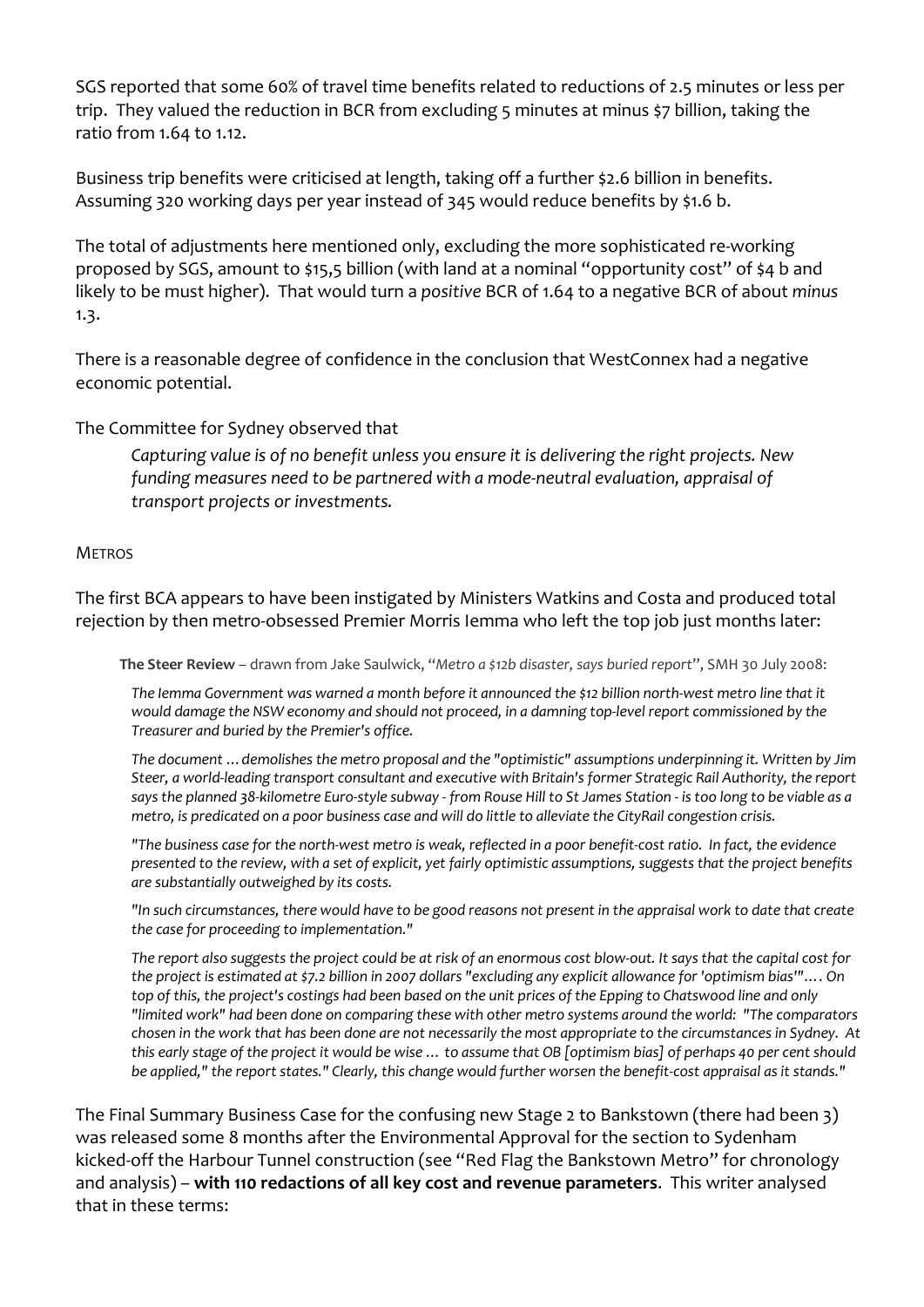This publication presents a summary of the Final Business Case that was prepared to enable the NSW Government to make an informed decision on the timing, scope, funding and delivery strategy for the Sydney Metro City & Southwest project (the Project).

The Sydney Metro City & Southwest Business Case summary:

- identifies the problems the Project will address
- demonstrates the feasibility of its scope
- establishes the benefits to be realised
- identifies the cost and justifies the investment of funds for development
- outlines the project implementation plan.

The Final Business Case was based on the analysis completed during the Project development phase in 2015. Further refinements will take place as the Project moves into the procurement phase. Any changes to the Project will seek to improve value for money, and reduce risk and community impacts.

This Business Case summary reflects the structure of the full Final Business Case. Some details have been amended and updated as the Project has been further refined.

Sydney Metro City & Southwest has a cost range of \$11.5 billion to \$12.5 billion.

A benefit cost ratio (BCR) is the ratio of a project's benefits relative to its costs.

Given the Project's cost range of \$11.5 billion to \$12.5 billion, this represents an equivalent BCR range of about 1.47 to about 1.6. The BCR for the project is 1.53 at the midpoint of this cost range.

To put it more simply, the Project will deliver \$1.53 worth of benefits for each \$1 invested

All variations to date have increased costs (due to uncertainties in planning stages). The main strategic factor to be assessed is nonspreading services to (say) 80% of 700,000 new dwellings over 15 years, the selected option not increasing scope/capacity by more that about 1% of that load. Thus the strategic challenge to be assessed is

- Continuation or cancellation, or
- Augmentation as in Eddington Bedrock and others' ideas.

**NOTE** blacking-out ratio results on page 26 v revelation of details on pages 7/26 = suggestion of a failed conspiracy. We saw this in LG "reform", it is a bad look.

The cost range of \$11.5 billion to \$12.5 billion is counter-intuitive. This is too low if it includes Metro City & Southwest (page 8)\* or too high if just Sydenham to Bankstown. The benefit/cost ratio of 1.53 is questioned due to the practical understanding of an expert economist and the previous Jim Steer results of <0.5. Road user benefits at 13% of total benefits is "crazy". Low benefits result from Waterloo (p 73) decries spending on a new station where there are two stations already and iA proposes a tram route! There are too many credibility gaps.

Note: equity is stated to be an important consideration (page 36 including "There is a real challenge to provide additional transit amenity to the north west and south west of Sydney"); but there is no equity mapping of options and equity will not be improved by replacing Bradfield services at great cost with metros on the same alignment, with the intrinsically inequitable Betterment Capture hitting spatial and intergenerational dimensions.

Use of Computable General Equilibrium methodologies is apparent but the claimed results (page 58) are out of alignment with those of previous studies, including as praised then by Ms Berejiklian.

It seems that insufficient attention has been given to transfer congestion at the new "dual gauge problem" points.

There is no specific indication of how the Business Case analysts treated the following (desirable: individual dimensions calculated for each Option (NB pages 43-50 is not a satisfactory discussion of options)):

- comparative valuations in BCA and related formats and other feasibility/justification indicators of Options, using Treasury discount and other sensitivity testing requirements
	- o Government's preferred
	- o status quo
	- o option 1: Christie/iNSW Greiner
	- o option 2: East Hills alignment including KSA
	- o option 3: orbital in lieu of  $2^{nd}$  Crossing with each of above
	- o option 4: use of Swiftas or similar on existing tracks except for new orbital

\*Since reported to be \$20 billion and with real estate speculation revealed but not quantified

Specifics of

• value of travel time savings being 14% of claimed benefits (noting reservations expressed in Peter Self's "Nonsense on Stilts" and BTE/BTCE reports etc) – pp 64/70 are inadequate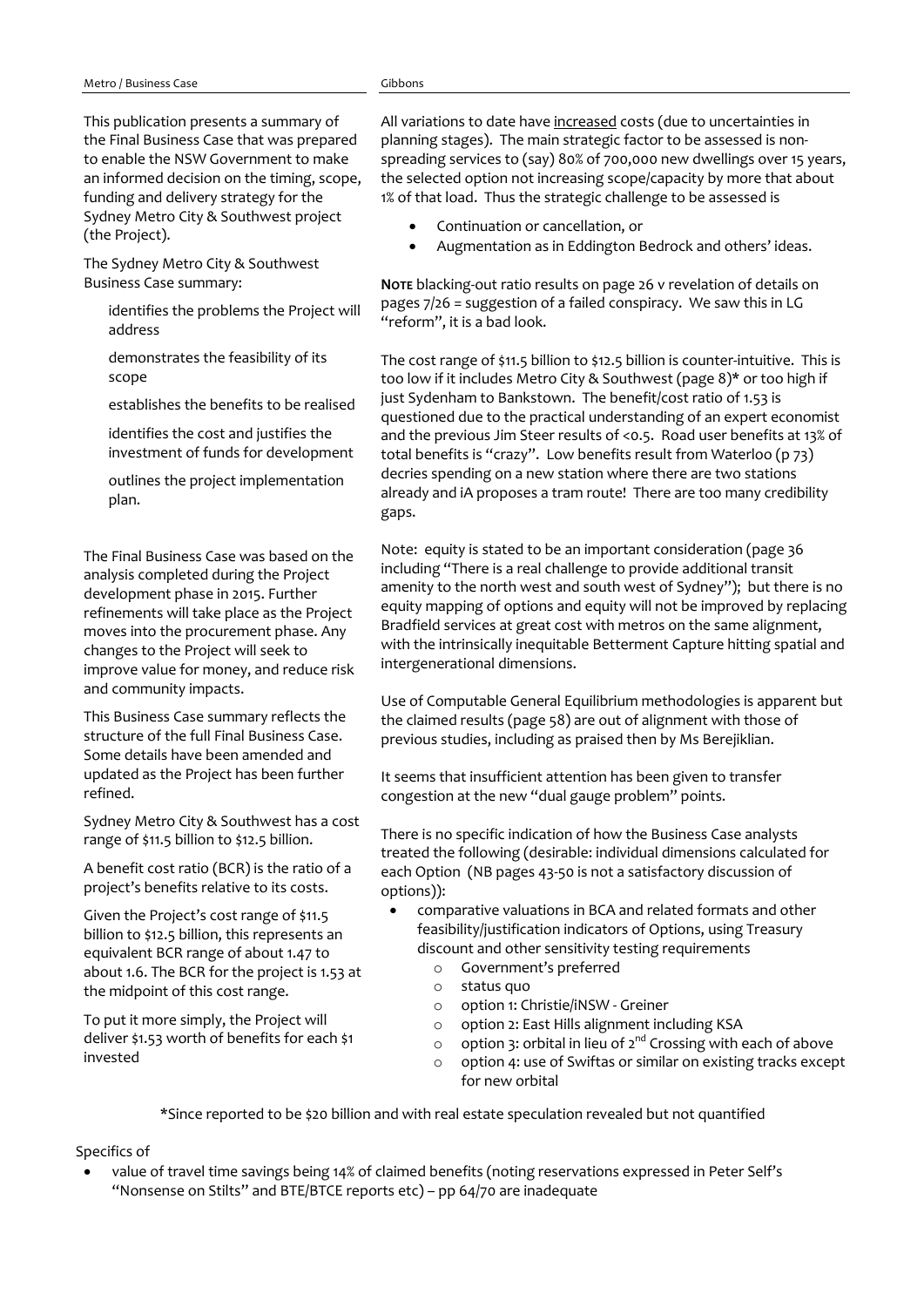- effects of high standing ratios over medium-to long commute distances and of station herding mechanisms after all, the Bankstown station zones are being reconstructed at great expense for such herding without community engagement about loss of the "Australian Way" at suburban locations)
- value of real estate upgradings to private owners p 73 shows this as productivity but this is very contentious (see AECR critique)
- value of real estate upgradings to UGNSW and other State agencies
- value of consequential financial, operational and strategic damage to the Bradfield heavy rail system
- congestion effects of axial densification and deprivation of "terrace" zones (slight mention on 36 is a waste of space)
- affordability effects of densification v terraces/medium density
- "heat sink" effects as per UNSW research
- damage to businesses, schools and hospitals, and other important facilities from diversion of services away and/or deprivation of new services available to competitors
- use of train services v seats/passengers due to metros' publicly questioned capacity

It is here speculated that the farebox revenue is irrelevant to the project and real estate speculation by metro operators and others is the key driver – not revealed in meaningful terms, with the contingent subsidy (closure of Bradfield lines and investment in underground Melbournetype trains with no increase capacity) to overseas investors.

Therefore the Business Case is entirely subverted by internal project assessments that are "commercial in confidence".

## TRAMS

The Summary Business Case for the CBD and Southeast light rail was released by then Minister Berejiklian in November 2013. It claimed a BCR of 2.5 with \$707 m in operating savings, over \$2 billion in benefits to users, \$264 m benefits to road users, and \$333 million in benefits for pedestrians.

All costs amounted to \$1.6 billion which has since blown out to over \$2 billion, with the Auditor-General finding that due to "omissions and mispricing" and the Grattan Institute reporting that "Mike Baird can make real reforms ..." (SMH 9 Dec '16) – NB iA has described a BCR of 1.3 as "low" in its documentation:

The first lesson: Only promise infrastructure after you've done your due diligence

Kristina Keneally was the first politician to commit to the Sydney Light Rail project, in 2010, at a cost of \$500 million – before the route had been determined. In 2012, Barry O'Farrell revised the project's cost up to \$1.6 billion – without a properly assessed business case. Given how little homework had been done on the project, it's unsurprising that the cost shot up to \$2.1 billion by the time Mike Baird signed contracts, in late 2014.

The Sydney Light Rail is a textbook case of premature announcement. Grattan Institute analysis has found that 75 per cent of the value of cost blowouts come from projects where a politician made the first cost promise too early – before a formal budget commitment and generally before a proper business case. This is because these prematurely announced projects need larger cost upgrades not just early on, but throughout their lives.

The current guess-and-check approach to planning multi-billion dollar investments is negligent. If Premier Baird wants to deliver projects "on time and on budget", the first lesson to take from the Sydney Light Rail would be to improve the governance of project announcements. Proper business cases should be reviewed by Infrastructure NSW or Infrastructure Australia and tabled in Parliament before public funds are committed.

The second lesson: Learn from history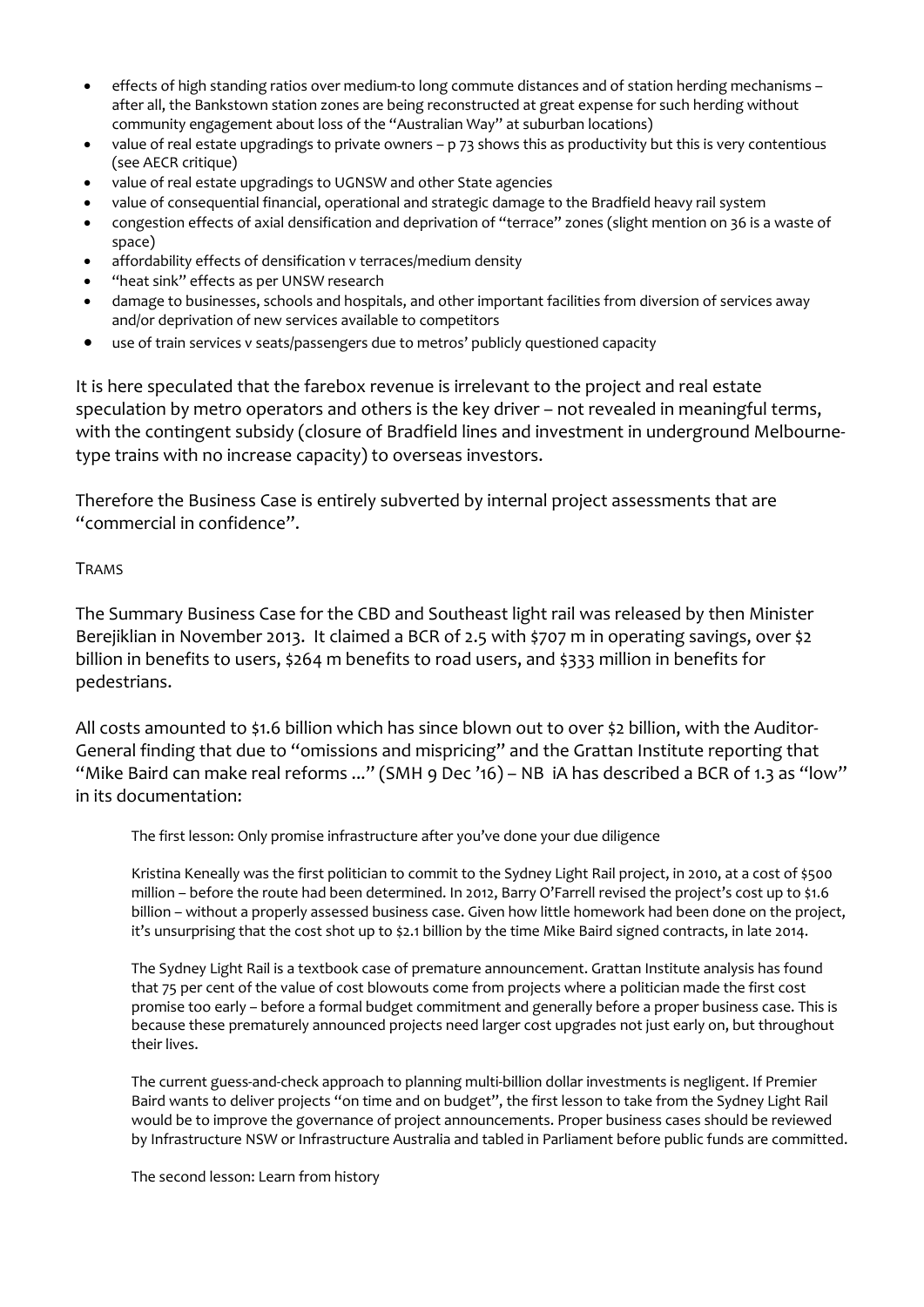The fate of the Sydney Light Rail project demonstrates that that we need to get scientific about estimating projects' cost risks. Cost estimates for Australian transport infrastructure projects are systematically optimistic – over the past 15 years, these projects have cost 24 per cent more than first estimated.

The saga of the Sydney Light Rail is a perfect illustration of this problem. For a large project that is announced prematurely, expect the cost to be substantially higher – 38 per cent on average – by the time a contract is signed. Nor are the overruns over and done with at that point. Projects with troubled beginnings like the Sydney Light Rail typically incur an additional 10 per cent cost overrun during the construction period. If this were to occur on the Sydney Light Rail, the project's benefit cost ratio would fall further, to below 1.3.

Of course, insiders may explain the cost overruns on infrastructure projects by pointing to scope changes. And it's true that scope changes do explain a modest share of cost overruns – 9 per cent, in this latest cost hike. But even where the scope changes are so substantial as to alter the whole character of a project, cost changes matter because it's unlikely that the project will be cancelled even if it is no longer worth building.

If Premier Baird wants his legacy projects to finish on budget, he should demand much more than closer monitoring of costs as projects are built. The actions that would really make a difference would be to curb his fellow politicians from promising to spend public money before a business case and project evaluation have been tabled in the Parliament, and to publish the post-completion report on projects afterwards. Then perhaps Mike Baird could be the Australian premier that finally nails "on time and on budget".

Grattan's summary understates the level of community disturbance this project caused unnecessarily. The loss of trees has been reported extensively. Less well known are consequential changes to bus service patterns that inconvenience elderly residents in the main Randwick areas. They will be collated and described later.

Two apocryphal quotes re trams come from eminent persons. The meaning and consequences do not need to be explained:

An illustrative example of where things went wrong at all levels of government appeared in the *Daily Telegraph* on 1 July 2011 together with an editorial "Just do it Barry"- on the project that tripled its cost due to poor pre-planning (as noted by iA re WestConnex's Business Case):

THE man who invented Infrastructure NSW yesterday told Barry O'Farrell to just get on with building light rail from the CBD to Randwick after the Premier squibbed on a decision. Mr O'Farrell instead ordered a feasibility study into the \$1 billion project.

Max Moore-Wilton, who came up with the idea of Infrastructure NSW and is soon to be appointed to its board, said the government was dragging its feet on what could be the iconic project of Mr O'Farrell's first term. The government has been accused of dithering on big issues, avoiding decisions and instead setting up a Kevin Rudd-like number of reviews since the March 26 election. The latest study will look into a light rail servicing the Sydney Cricket Ground, Sydney Football Stadium and Randwick Racecourse. "It's a project where people would see an improvement quickly and see the O'Farrell government was focused. I don't think we should do massive studies and all the rest," Mr Moore-Wilton said. Mr Moore-Wilton said the city's existing state of "gridlock" was untenable - and light rail was cheaper than heavy rail projects and could be built relatively quickly. "If we're going to extend it through to Randwick - and I think we need that to be a great sporting city - it makes sense to take it into the city as well," he said.

Finally, the newest and most expensive tram project illicitly replaces the Parramatta to Epping rail link which has vast operational potential across a range of Sydney systems. It came out of ParraCity's extensive investigation of potential tram systems and was founded on anxiety to sterile the rail corridor. Then Roads Minister Duncan Gay was reported in the SMH on 27 Nov '15 as saying "We will be having light rail, that will be coming through this sector". He later backed off, saying no decision had been made – but it had been.

The Western Sydney Leadership Dialogue (WSLD) issued a blog, published in the AFR, called "An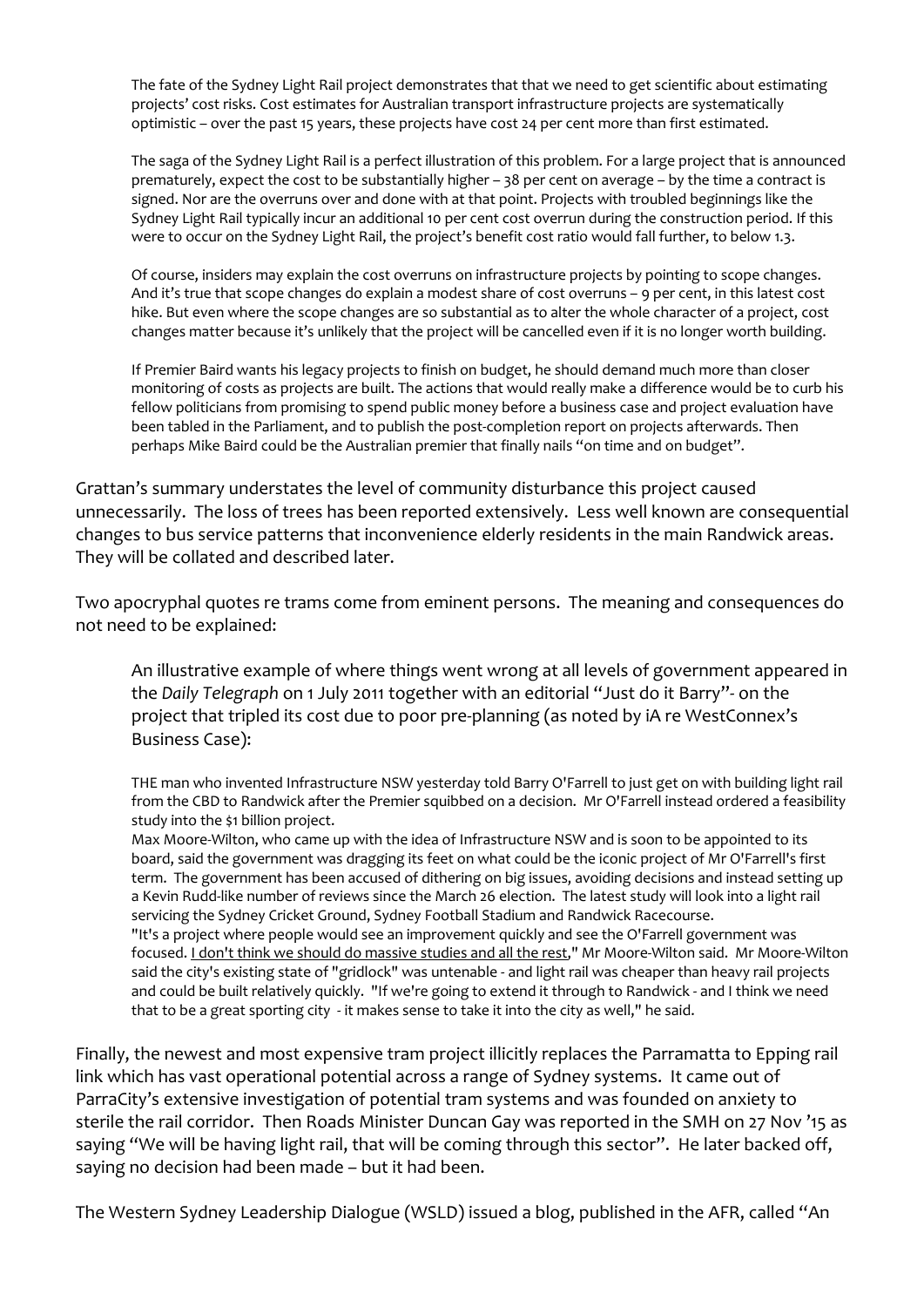Revolution By Any Name" (22 Oct 2015). It was a mixture of the relevant and the questionable. By referencing it, we can cover the background quickly:

#### **WSL Dialogue:**

In the 1980's, then-Treasurer Paul Keating famously said that "every mug in the pub is talking about micro economic reform" while few really knew what it meant. A modern day equivalent of a little known economic concept which everyone seems to be talking about is "value-capture", where the private sector contributes to the costs of public infrastructure. It was kicked along this week when the Federal Government announced that its ambitious Victorian major projects agenda would feature this unique funding mechanism.

Value capture goes by different names in different jurisdictions. American State governments are pioneers and use the term 'tax increment financing' while their municipal counterparts prefer 'impact fees'. (The Consult Australia report referred to later made the statement that "Value capture funding methods arose in California in the 1960s" – almost 300 years behind London. This is presumably the incremental approach.)

Former NSW Treasurer, Andrew Constance … broke down his former agency's 50 year obsession against 'hypothecation', allowing State developer levies to be quarantined for use in specific projects, and not dumped into Treasury's consolidated revenue. He is now the State's Transport Minister and is promoting the scheme to fund his own projects, but the politically-savvy Constance prefers the softer descriptive term of 'value-sharing'. Meanwhile, Labor's Federal infrastructure spokesman, and urban transport advocate, Anthony Albanese is a fan of 'value uplift'.

Of course, while Federal and State Governments in Australia are recent converts to this partnership approach, local councils have been doing it for years under the banner of 'Section 94 contributions'. Other community projects have utilised 'voluntary planning agreements' to fund development.

Essentially, developers (and their eventual customers) share the benefit of increased land values and densities that flow from the provision of rail lines past their planned apartment block…. Capturing and taxing the increased value of private land that follows the provision of new infrastructure is the best chance that cash strapped governments and rapacious communities have in financing the backlog of infrastructure this country demands.

#### **Comment:**

*Value capture generally refers to short-term "economic rent" (cf Murray national inquiry) rather than "betterment" over the life of a project (up to 20 and more years). There's nothing unique about current proposals. (The iNSW quote above referred to special levies, presumably of the* §*94 style, below.) It is not little known at all.*

*The "private sector" is a misnomer. Different taxes have different incidence, most of them on the community. Some motives are driven by real estate profit expectations and by cost-shifting.*

*Most governments include such mechanisms at some point in their lives: few achieve them. They have been defeated twice in Sydney's twentieth century, both by property-orientated conservative governments. How such national and state governments now think they will overcome past travails is a mystery.*

*Hypothecation has long applied in the transport and roads sectors of NSW and was the basis of the failed "urban budget" thinking at different times.*

*Pioneers were in England from 1427 and the private docklands in London in the C17 . "Incremental" means a different thing to most concepts of "value capture". US systems are technically precise (accounting manuals etc) as they form the basis of municipal bond issues. They are extremely complex. ("Sharing" is an invalid term under most models. "Rapacious communities" is a weird term to use.)*

§ *94 levies represented partial cost-recovery for local roads and footpaths etc and became politically invalid due to the escalating rate, the unfairness in spatial applications, the effect on land and house prices, and the levy-type (not incremental) of the impost. They were levies for construction, not betterment taxes. Developer lobbies were the harshest critics. Why this would be re-imposed is a mystery.*

The WSLD strongly supported the Parramatta to Olympic Park tram. It said that "*This potential windfall to local developers was quantified in a recent Deloitte report for the WestLine Partnership landowner consortium. It calculated that local rezonings and developer levies could generate \$3 billion to help defray the cost of rail lines and remediation of the old industrial sites*." The report gave optimistic levels of redevelopment of the corridor, no analysis of options, no indication of application of accepted assessment methodologies, and its estimate of voluntary contributions ranged from \$1.6 to \$2.9 billion (the 81% variation suggesting guesstimates). The rest of the "defray" was presumably private, which could be fair unless the landowners seek site bonuses for the same (as they often do). There is an impressive list of endorsees including the NRMA and Business Chamber.

The study reported the following (which are largely generalisations):

• Drawing on the work of Duranton and Turner (2012), Deloitte Access Economics estimated that for rail, a 10% increase in Sydney's rail infrastructure was assumed to increase population by 0.04% per year, which has a subsequent positive impact on economic growth. (NOTE: the cost of a 10% increase would be astronomical.)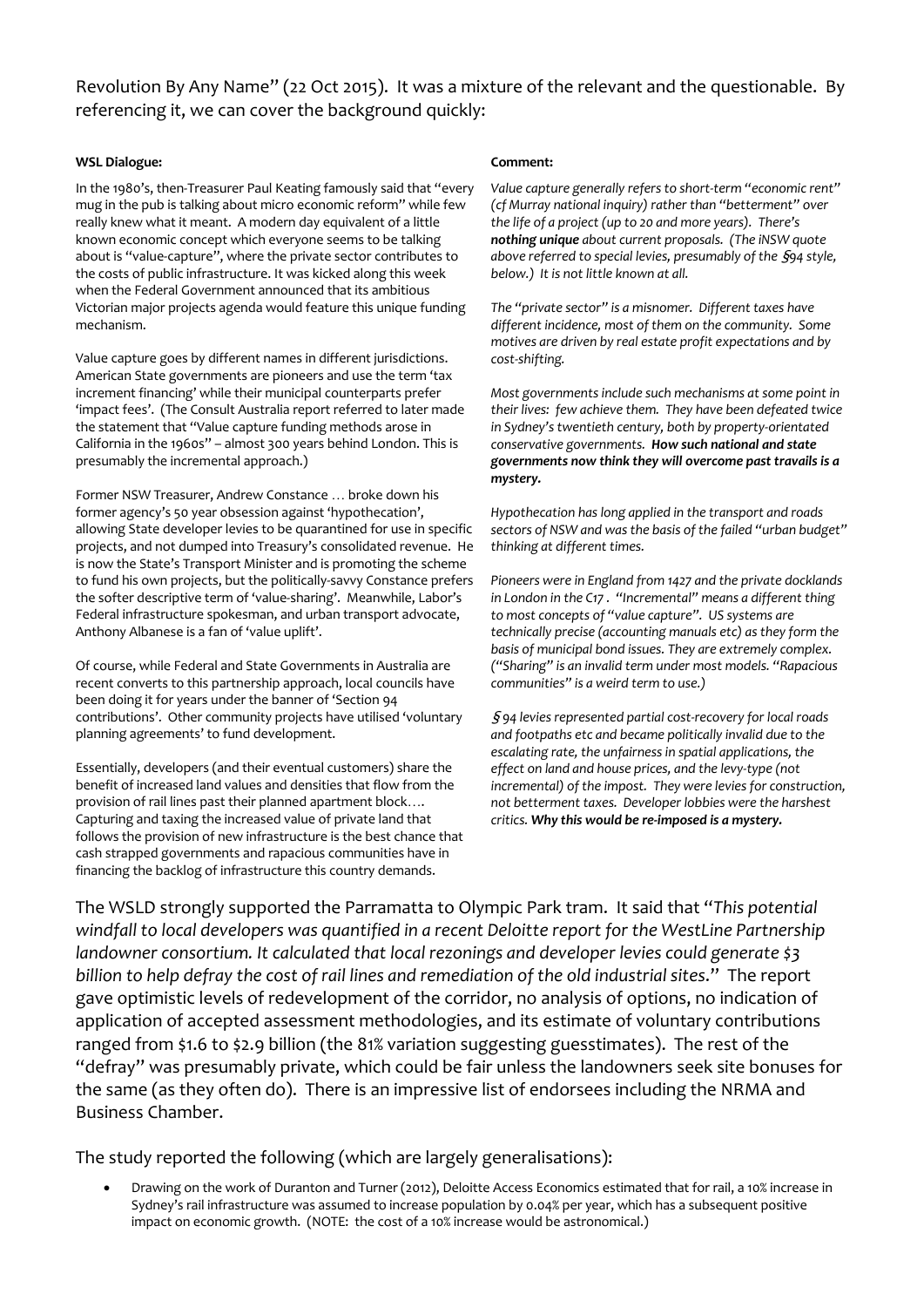- In America, price premiums of between 6.4% and 45% have been observed for housing that was situated within 400 m to 800 m radius of rail transit stations, compared to equivalent housing outside of these areas. A premium of between 8% and 40% was also observed for commercial properties (NOTE: not light rail)
- the construction of a tram line in Portland in 1997 was found to increase the density of developments from less than half the allowable density prior to the construction of the tram line to 60–90% of allowable density post construction. Over \$3.5 billion in private capital has been invested within two blocks of the tram line, including more than 10,000 new apartments and 5 million square feet of commercial space (NOTE: generalised, needs more analysis)
- The Flemington Markets could potentially relocate to Badgery's Creek Airport … boosting employment in outer Western Sydney and improving access for Markets vendors, this would reduce vehicle congestion on Parramatta Road and free up the 43 hectare site for redevelopment - 6000 apartments for over 13,000 residents.
- By connecting Parramatta to Sydney Olympic Park over 300 hectares of land will be rezoned and remediated developing new communities connected to major employment centres and recreation centres. By delivering this missing link, a network is created connecting major hospitals and universities to one another. A light rail solution would connect isolated communities in the precinct and free up local roads currently burdened by heavy traffic as the only feasible connection to the precinct is by road.
- The light rail could have the capacity to move 5000 passengers per hour in both directions through The Corridor. This is equivalent to 40 light rail services in place of 200 buses
- A 7 km link between Camellia and Olympic Park is estimated to cost between \$210m \$420m in capital costs. (NOTE: the rest of the report talks about a 15 km route.)
- Building a 15 km light rail through The Corridor, with approximately 16 stops will create an enabler for future dwelling, population and job growth in the precinct.
- In the absence of detailed capital costs, it is estimated a 15 km link will range between \$30m to \$60m per kilometre based on historical figures. Historically costs have usually blown out due to relocating services and tunnelling costs. The higher estimated cost takes into account this uncertainty. It will provide 1800 to 4200 jobs during construction
- What is proposed to fund the Olympic Corridor Light Rail is a shared benefit mechanism that leverages off existing planning legislation. The contribution is voluntary and paid by land owners who elect to take up the density incentives offered by Government. The rate is based on the uplifted areas by applying an agreed per square meter funding rate. The rate varies based on the complexity of the area (i.e. service relocation or environmental remediation) and the level of infrastructure and services already established in the area. No contribution is sought from the owners of existing developments unless they have the opportunity to add to their buildings. These people are considered to have made adequate contribution by providing the base demand driving this project.
- Some areas within The Corridor will require remediation before any reuse will be possible. This approach could be applied with a higher density offered and rate charged to raise the funds to undertake these works. Alternatively this approach could be coupled with some form of remediation levy or charge.
- The model has the flexibility to be applied at a targeted or general level ways. The first method applies the rates to a negotiated radius (ranging from 150 to 400 m) around the stations along the route between Camellia and Sydney Olympic Park. Using this approach it is estimated that between \$545 m to \$1,090 m in voluntary contribution funding could be raised. Alternatively the approach can be applied to the whole Olympic Corridor. This approach presents an opportunity to unlock the full land reuse potential of The Corridor. It is estimated that if all density uplift opportunities were exercised voluntary contribution funding of between \$1.6 billion to \$2.9 billion could be generated.
- 231,551 total jobs in The Corridor by 2036, representing 108,000 additional jobs or 12% of total metropolitan jobs growth. Relocation of Sydney Markets could allow 6,000 apartments for over 13,000 residents. Potential to accommodate more people and jobs than Green Square, Barangaroo, Central to Eveleigh and Bays Precinct combined.

It is important to note that BRT was not assessed as an option to trams (as would be required by iAust and Treasury Guidelines); and for a tax yield of say \$1 billion to cover capital costs (and lifecycle costs must be included), assuming a 25% value uplift and 15% capture, the value of land covered would need to be about \$55,000,000,000. Is that realistic? The Voluntary Contribution approach requires a small number of investors in a discrete area. The proper model combines fares, Government contribution and landowners' contribution as in CrossRail.

#### **CONCLUSION**

iA's Chairman, iNSW's too, have called for faster production of high quality business cases. Their guidelines are clear. The problem is, those guidelines are observed by exception – redactions,